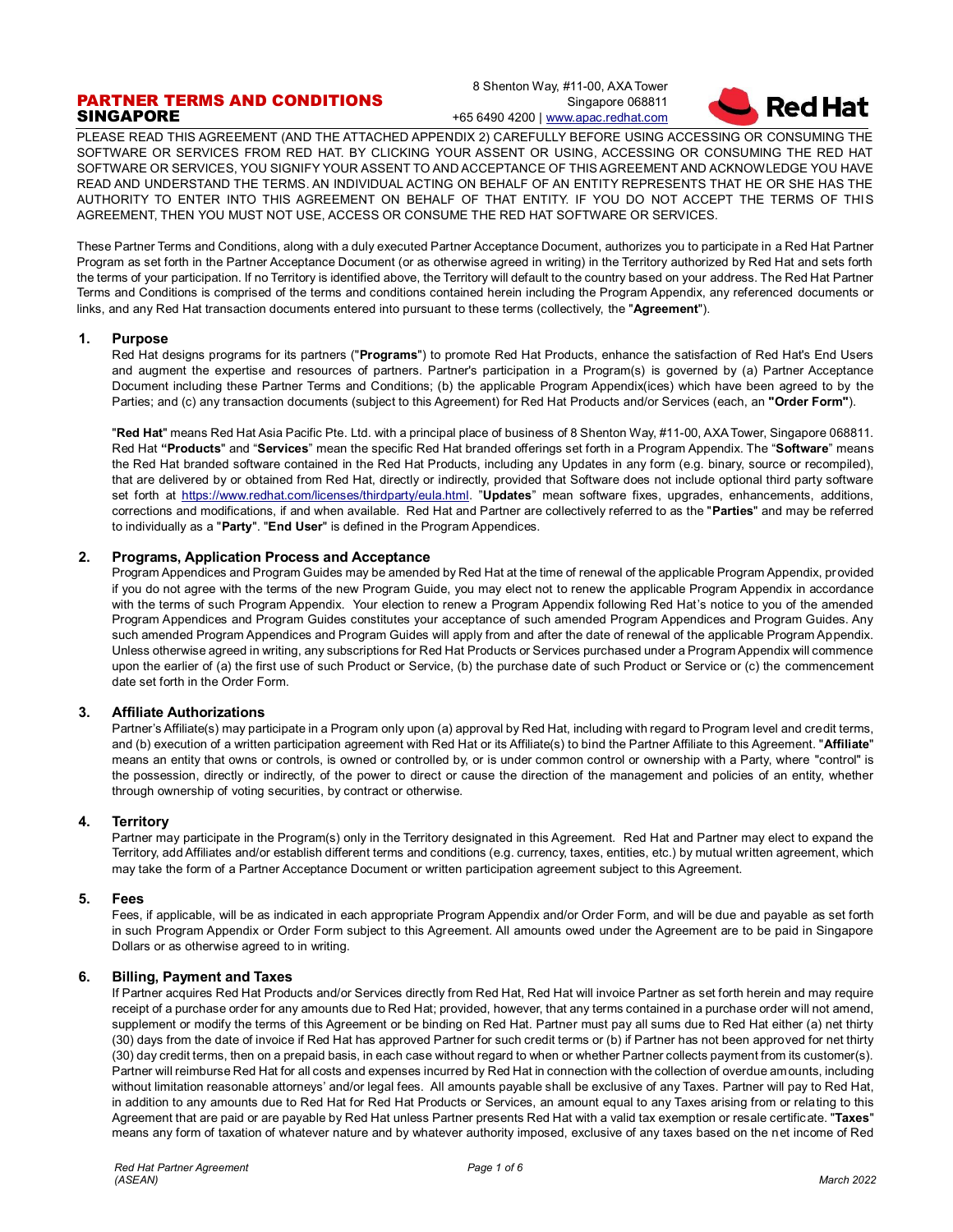Hat. In the event of a cross-border transaction, if Partner is required under any applicable law or regulation, domestic or foreign, to withhold or deduct any portion of the payments due to Red Hat, then the sum payable to Red Hat will be increased by the amount necessary for Red Hat to receive an amount equal to the sum it would have received had no withholdings or deductions been made. The Parties will work together in good faith to minimize adverse tax consequences created by cross-border transactions. Any payments more than thirty (30) days past due will be subject to a late fee of one and one-half percent (1½%) per month, or the maximum rate allowable by law, whichever is less.

### **7. Verifications**

During the Term and for at least two (2) years thereafter, Partner will keep and maintain commercially reasonable written records regarding Partner's use and distribution of the Red Hat Products and Services and business activities related to the Program(s) ("**Records**"). Red Hat may, at its own expense, verify the Records to determine Partner's compliance with this Agreement. This verification may take the form of requests for information, documents or records (to which Partner will respond promptly), on-site visits (for which Partner shall grant Red Hat the requisite access), or both. The Parties will act reasonably and cooperate with each other in respect of such verifications. Any on-site visit will occur during regular business hours and will not interfere unreasonably with Partner's business. For an on-site visit, Red Hat will give Partner at least thirty (30) day's prior written notice.

# **8. Trademarks**

- **8.1** The term "**Red Hat Marks"** means the trademarks owned by Red Hat or a Red Hat Affiliate that are set forth in an applicable Program Appendix. Red Hat grants Partner a non-exclusive, non-transferable, royalty-free, revocable license in the Territory and during the Term to use the Red Hat Marks solely in connection with the marketing and distribution of Red Hat Products and/or Services as permitted in this Agreement, without the right to sublicense. Partner agrees to use the Red Hat Marks only as stated in this Agreement, and in doing so, to follow the standards of quality established by Red Hat and to adhere to the trademark usage guidelines found at: <http://www.redhat.com/about/corporate/trademark/guidelines> as amended from time to time and any other trademark terms contained in a Program Appendix (the "**Red Hat Trademark Guidelines**"). Any other use of Red Hat Marks is not permitted. Partner will provide Red Hat with representative samples of the use of Red Hat Marks contained within any materials including web pages, marketing, advertising, promotional and collateral materials ("**Promotional Materials**").
- **8.2** All goodwill created by the use of Red Hat Marks by Partner is for the sole benefit of, and accrues to Red Hat or a Red Hat Affiliate (as the case may be). Partner acquires no right, title or interest in Red Hat Marks or the goodwill associated with them, other than the right to use Red Hat Marks in accordance with this Agreement. Partner will not challenge the validity of Red Hat Marks, nor assist anyone in challenging their validity. Partner agrees not to make any application to register any Red Hat Mark or any domain names containing a Red Hat Mark, and not to use or register any trade name, trademark, service mark, slogan, logo or domain name that is confusingly similar to, or a reference to, any Red Hat trade name, trademark or service mark during or after the Term of this Agreement. Partner may not disparage Red Hat, Red Hat Marks or Red Hat Products and Services.

#### **9. Additional Requirements**

- **9.1** Red Hat reserves all rights not expressly granted in this Agreement and all rights not expressly granted to the Red Hat Products and Services (including rights under any trademarks, copyrights, patents or other intellectual property of Red Hat). While this Agreement is subsisting and for the period of six (6) months following termination of this Agreement, and in the Territory indicated in this Agreement, Partner agrees not to use Red Hat Products or Services to create an offering competitive with Red Hat, directly or indirectly, or, unless specifically permitted in this Agreement, for the benefit of any other person or entity or permit any third party to make such use. If Red Hat determines that any of the Red Hat Products or Services is being used (in whole or in part) by Partner in any way to (a) avoid paying fees that would otherwise be due hereunder, (b) provide Services to third parties outside of the scope of a Program or (c) create revenue without payment of fees to Red Hat for Red Hat Products or Services, Red Hat may immediately suspend performance and/or terminate this Agreement and any Program, and reserves its rights to exercise any and all legal and equitable remedies available to it.
- **9.2** For each Red Hat Product (or Partner product that incorporates a Red Hat Product or Service, in whole or in part) that Partner sells to an End User under a Program Appendix, Partner shall purchase the equivalent Red Hat Product with respect to such conditions as the term (1 or 3 years) and support level. For example, if the End User purchases a one year 24x7 support level Red Hat Enterprise Linux product from Partner, Partner shall purchase a one year Premium (24x7) Red Hat Product from Red Hat. Similarly, Partner is only authorized to resell the complete Red Hat Product it purchased and is not permitted to decouple the Red Hat Product or sell it in parts. For example, Partner will not purchase a one year Red Hat Product from Red Hat and then break it into multiple shorter increments of time for resale. Partner will work with Red Hat to ensure that its resale of Red Hat Products to End Users is consistent with the terms for the Red Hat Products purchased.
- **9.3** Without limiting the generality of Sections 9.1 or 9.2 above, Partner agrees: (i) not to modify the Red Hat Products or Services in any manner unless agreed to by Red Hat in writing and (ii) not to use or resell the Red Hat Products or Services in any manner or for any purpose not permitted by this Agreement, including, without limitation, for Partner's own internal or production use, other than as may be expressly permitted in the applicable Program Appendix or by any applicable mandatory rule of law. For certain Programs and only during the term of the Program, Red Hat may provide Partner with access to non-production, evaluation, development kits and/or not for resale (aka "**NFR**") Red Hat Products for the sole purpose of testing and/or supporting its partners and/or End Users on issues related to Partner's rights and obligations hereunder. Should Partner resell or use its access to such Red Hat Products for Partner's own internal or production use other than as expressly permitted in the applicable Program Appendix, Partner agrees to purchase the appropriate Red Hat Product(s) under Red Hat's standard terms for such resale and/or use, and to pay the applicable fee for all periods. This Agreement establishes the rights and obligations associated with Red Hat's Programs, Products and Services, and is not intended to limit Partner's rights to software code under the terms of an open source license.

### **10. Intellectual Property**

Partner agrees that all trade name, trademark, service mark, copyright, patent, trade secret, domain name and all other intellectual and industrial property rights anywhere in the world, including moral rights, and all applications, provisional applications, registrations,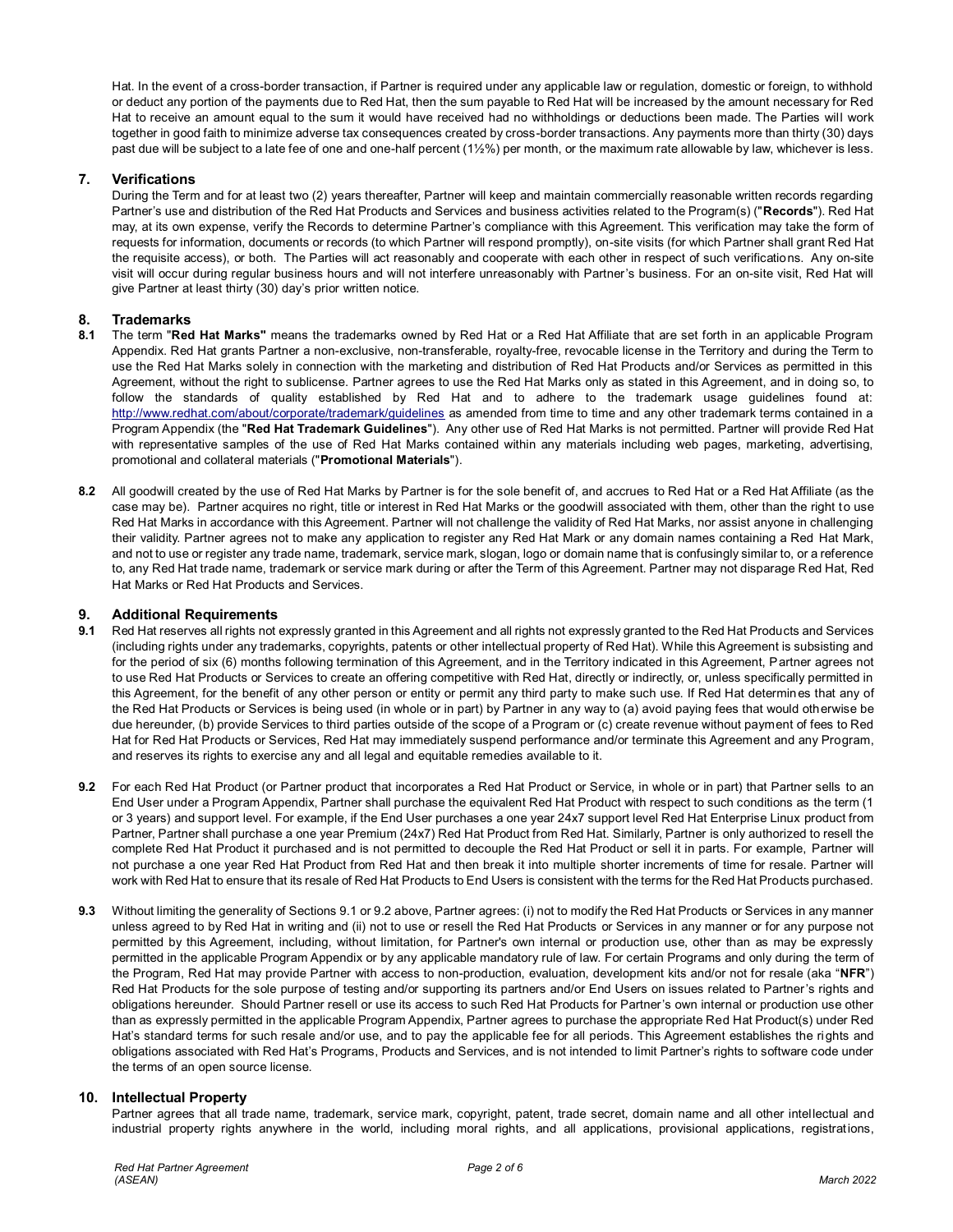continuations and renewals thereof, and all associated goodwill (present or future) in and to the Red Hat Products and Services, are and will, as among the Parties, be owned by and vested in Red Hat or its licensors, notwithstanding any use of terms such as "purchase," "sale" or the like within this Agreement. Red Hat may provide access to third party software programs with the Red Hat Software that are not part of the Red Hat Software. These third party programs are (a) not required to run the Red Hat Software, (b) provided as a convenience, and (c) subject to their own license terms. The license terms either accompany the third party software programs and/or may be viewed at [http://www.redhat.com/licenses/thirdparty/eula.html.](http://www.redhat.com/licenses/thirdparty/eula.html) If Partner does not agree to abide by the license terms for the third party software programs, then Partner may not install, use or distribute them.

### **11. Limited Warranties, Limitation of Liability, Disclaimer of Damages and Insurance and Indemnity**

- **11.1 General Representations and Warranties.** Red Hat represents and warrants that: (a) the Services will be performed in a professional and workmanlike manner by qualified personnel; (b) it has the authority to enter into this Agreement with Partner; and (c) to Red Hat's knowledge, Red Hat branded Software does not, at the time of delivery to Partner, include malicious code for the purpose of damaging or corrupting the Software.
- **11.2 Disclaimer of Warranties.** EXCEPT AS SET FORTH IN SECTION 11.1 ABOVE, TO THE MAXIMUM EXTENT PERMITTED BY APPLICABLE LAW, THE RED HAT PRODUCTS AND SERVICES ARE PROVIDED "AS IS" AND WITHOUT WARRANTIES OR CONDITIONS OF ANY KIND, INCLUDING IMPLIED WARRANTIES OF MERCHANTABILITY, NON-INFRINGEMENT AND FITNESS FOR A PARTICULAR PURPOSE. Partner will make no representations or warranties on behalf of Red Hat regarding the Red Hat Products or Services in connection with the distribution of the Red Hat Products or Services or otherwise.
- **11.3 Limitation of Liability.** TO THE MAXIMUM EXTENT PERMITTED BY APPLICABLE LAW, FOR ALL EVENTS AND CIRCUMSTANCES, RED HAT'S AND ITS AFFILIATES' AGGREGATE AND CUMULATIVE LIABILITY TO PARTNER AND ITS AFFILIATES ARISING OUT OF OR RELATING TO THIS AGREEMENT AND ANY ORDER FORM HEREUNDER, INCLUDING WITHOUT LIMITATION ON ACCOUNT OF PERFORMANCE OR NON-PERFORMANCE OF OBLIGATIONS, REGARDLESS OF THE FORM OF THE CAUSE OF ACTION, WHETHER IN CONTRACT, TORT (INCLUDING, WITHOUT LIMITATION, NEGLIGENCE), STATUTE OR OTHERWISE WILL BE LIMITED TO DIRECT DAMAGES AND WILL NOT EXCEED THE TOTAL AMOUNT PAID TO RED HAT AND ITS AFFILIATES BY PARTNER AND ITS AFFILIATES UNDER THIS AGREEMENT DURING THE TWELVE (12) MONTHS PRECEDING THE FIRST EVENT GIVING RISE TO LIABILITY FOR THE RED HAT PRODUCT OR SERVICE THAT IS THE SUBJECT MATTER OF THE CLAIM OR U.S. \$5,000.00, WHICHEVER IS GREATER. THE FOREGOING LIMITATION SHALL NOT APPLY TO CLAIMS FOR BODILY INJURY (INCLUDING DEATH) AND DAMAGE TO TANGIBLE PERSONAL PROPERTY CAUSED BY THE NEGLIGENCE OF RED HAT OR ITS EMPLOYEES.
- **11.4 Disclaimer of Damages.** NOTWITHSTANDING ANYTHING TO THE CONTRARY CONTAINED IN THIS AGREEMENT OR ANY ORDER FORM, TO THE MAXIMUM EXTENT PERMITTED BY APPLICABLE LAW, IN NO EVENT WILL RED HAT OR ITS AFFILIATES BE LIABLE TO THE PARTNER OR ITS AFFILIATES FOR: ANY CLAIM BASED UPON A THIRD PARTY CLAIM; ANY INCIDENTAL, CONSEQUENTIAL, SPECIAL, INDIRECT, EXEMPLARY OR PUNITIVE DAMAGES, WHETHER ARISING IN TORT, CONTRACT, OR OTHERWISE; OR FOR ANY DAMAGES ARISING OUT OF OR IN CONNECTION WITH ANY MALFUNCTIONS, DELAYS, LOSS OF DATA, LOST PROFITS, LOST SAVINGS, INTERRUPTION OF SERVICE, LOSS OF BUSINESS OR ANTICIPATORY PROFITS, EVEN IF RED HAT OR ITS AFFILIATES HAVE BEEN ADVISED OF THE POSSIBILITY OF SUCH DAMAGES. Without limiting the generality of the foregoing disclaimer, Red Hat Products and Services are not specifically designed, manufactured or intended for use in (a) the planning, construction, maintenance, control or direct operation of nuclear facilities, (b) aircraft navigation, control or communication systems, weapons systems or (c) direct life support systems. Partner agrees that it is solely responsible for the results obtained from the use of the Red Hat Products and Services.
- **11.5 Insurance and Indemnity.** Partner shall put in place and at all times maintain during the Term and for two (2) years thereafter, at its own cost and expense, appropriate and sufficient commercial general liability insurance with a reputable insurance company to cover the activities of Partner contemplated in this Agreement. The premiums for these policies of insurance shall be the responsibility of Partner. Upon request, Partner will provide Red Hat certificates of insurance for all insurance coverage**.** Partner will indemnify and hold harmless Red Hat from any and all liability, losses, costs, damages or expenses, including reasonable attorney's, solicitor's or legal fees and costs, resulting from or arising out of third party demands or claims against Red Hat relating to any of Partner's actions including, but not limited to, performance or non-performance under this Agreement.

# **12. Publicity and Confidentiality**

- **12.1 Publicity.** Partner will keep confidential and will not disclose, market or advertise to third parties the terms of this Agreement (including the fees paid hereunder). Partner or Red Hat may reference its relationship with the other, in the normal course of business including during earnings calls, discussions with analysts, meetings with the press, customer briefings, general marketing activities and in regulatory filings. Neither Party will issue formal press releases or other similar activities referencing the other Party without the written consent of the other Party.
- **12.2 Confidential Information.** The Parties agree that Confidential Information provided under this Agreement will be held and maintained in confidence and each Party will use at least the same degree of care to protect such Confidential Information that it uses to protect its own confidential information, but in no event less than reasonable care. The recipient may use Confidential Information of the other Party only for the purposes of exercising its rights and fulfilling its obligations under this Agreement. Confidential Information may be disclosed only to Affiliates, employees, agents and contractors with a need to know, and to its auditors and legal counsel, provided in each case they are under a written obligation or legal duty to keep such information confidential using standards of confidentiality not less restrictive than those required by this Agreement. **"Confidential Information"** means all information and materials disclosed by either Party to the other during the Term that is either marked confidential or, by the nature of the information or the circumstances surrounding its disclosure, would reasonably be considered confidential. Confidential Information does not include information that (i) is or later becomes publicly available without breach of this Agreement, or is disclosed by the disclosing Party without obligation of confidentiality; (ii) is known to the recipient at the time of disclosure by the disclosing Party without obligation of confidentiality; (iii) is independently developed by the recipient without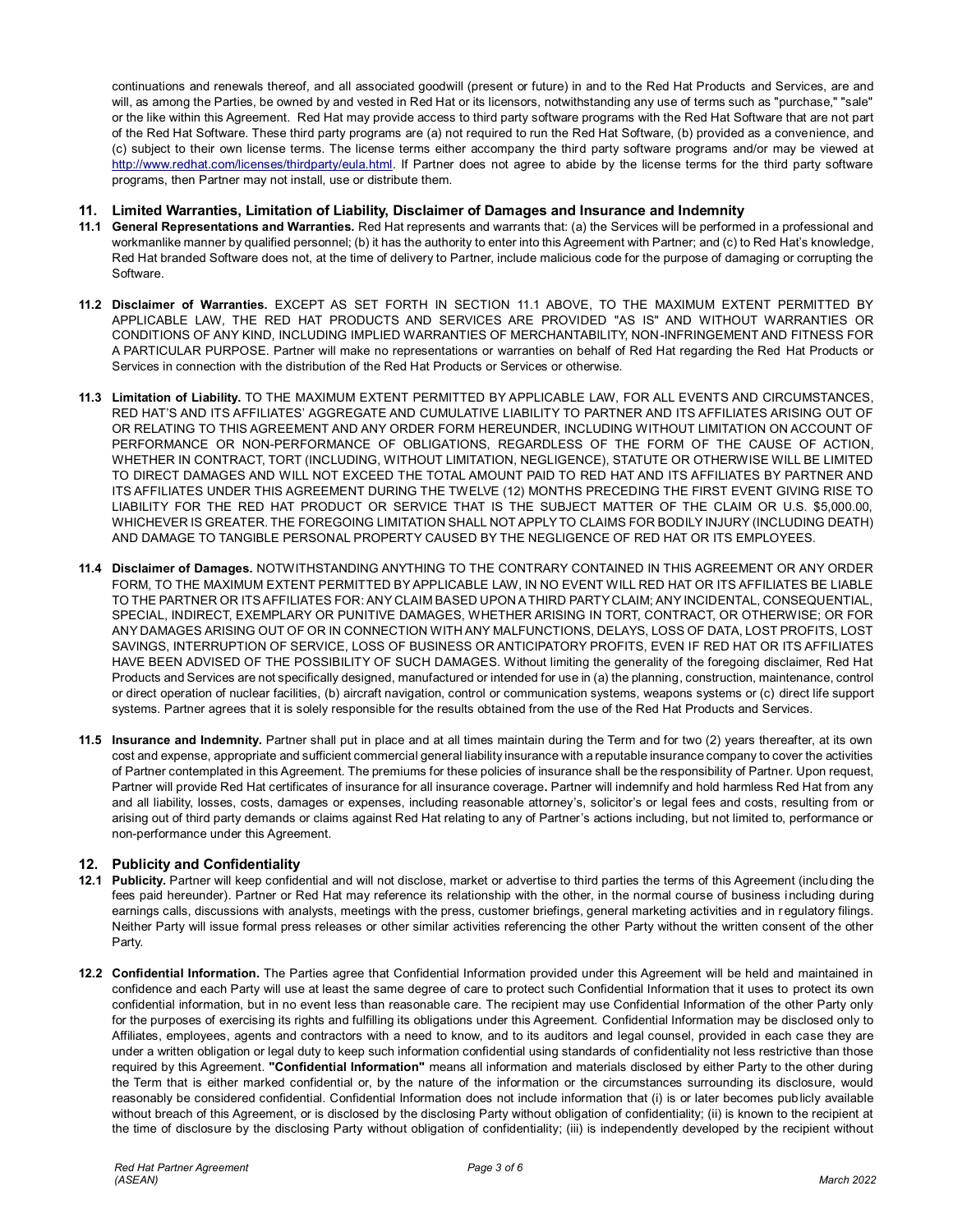use of the Confidential Information; (iv) becomes lawfully known or available to the recipient without restriction from a source having the lawful right to disclose the information; (v) is generally known or easily ascertainable by parties of ordinary skill in the business of the recipient; or (vi) is software code in either object code or source code form that is licensed under an open source license. Except in relation to Partner's obligations pursuant to Section 12.1, both Parties agree that obligations of confidentiality will exist for a period of two (2) years following initial disclosure of the particular Confidential Information.

### **13. Personal Data**

- **13.1** For the purposes of this Agreement, "**Personal Data**" shall mean data, whether true or not, about an individual who can be identified from the data or from the data and other information to which the organisation has or is likely to have access, and "**Data Protection Laws**" means (i) the Singapore Personal Data Protection Act 2012 (No.26 of 2012) and any regulations and guidelines made thereunder; and (ii) all other applicable laws and regulations relating to or impacting on the processing of Personal Data and privacy enacted in the countries where the Personal Data originated from and/or is processed, as amended from time to time.
- **13.2** Partner may disclose Personal Data (including without limitation Personal Data of its personnel, employees, clients, vendors, suppliers and agents) to Red Hat to enable Red Hat to provide the Services and perform its obligations under this Agreement.
- **13.3** Partner agrees that it shall at all times comply with its obligations under the Data Protection Laws.
- **13.4** Partner shall not, by any act or omission in connection with this Agreement, place Red Hat in breach of any Data Protection Laws.
- **13.5** Partner shall ensure that all instructions it provides to Red Hat in relation to the collection, use and disclosure of Personal Data comply with Data Protection Laws.
- **13.6** Partner shall obtain all consents from the individuals as are necessary to enable Red Hat to collect, use and disclose the individuals' Personal Data for the purposes of performing the Services and otherwise performing its obligations under this Agreement.

### **14. Termination**

- **14.1 Term.** This Agreement begins on the Effective Date and continues until the expiration or termination of all applicable Program Appendices ("**Term**"). The term of each Program Appendix is independent of the term of any other Program Appendix. "**Effective Date**" means the first date when both Parties have fully accepted or signed the Agreement.
- **14.2 Termination by Red Hat or Partner.** Red Hat may (without prejudice to any other right or remedy) terminate this Agreement in whole or in part (including any Program Appendix and Partner's participation in any Program) for any reason at any time upon ninety (90) days prior written notice to Partner. If Partner or Red Hat breaches the terms of this Agreement, and the breach is not cured within thirty (30) days after written notice of the breach is given to the breaching Party (except for payment obligations, in which case five (5) days), then the other Party may, by giving written notice of termination to the breaching Party, terminate this Agreement in whole or in part (including any Program Appendix and Partner's participation in any Program) without prejudice to any other right or remedy; unless a shorter cure period is otherwise stated under this Agreement or in the applicable Program Appendix and provided that no cure period is required for a breach of Sections 8, 9.1, 12.2 or 15.4 hereof.
- **14.3 Effect of Agreement Termination or Expiration**. Termination or expiration of this Agreement in whole for any reason will immediately terminate Partner's participation in any and all Programs. Upon such termination or expiration, Partner will immediately (i) cease referring to itself as a Red Hat Partner, or any other title associated with the Program, and using those titles in any communication or advertising; (ii) to the extent applicable, cease all promotion, demonstration, sale(s) and distribution of the Red Hat Products and/or Services; (iii) cease all use of the Red Hat Marks; (iv) return or destroy, at Red Hat's option, all printed materials containing Red Hat Marks, including all documentation and Promotional Materials; and (v) remit all fees due to Red Hat within fifteen (15) days of such termination or expiration. If the termination is not the result of a Partner breach, the Partner will be entitled to sell, for a period of no longer than sixty (60) days after termination, any of its inventory of Red Hat Products (subject to this Agreement) for which Red Hat has been fully paid and that are required to fulfill any unperformed contracts of Partner outstanding at the date of termination or expiration. All rights and obligations of the Parties under this Agreement and all applicable Program Appendices will terminate immediately, except that obligations under Sections 6, 7, 8.2, 10, 11.2 – 11.5, 12, 13, 14.3 - 14.4, 15.1 - 15.4, 15.7, 16, 17 and 18 hereof, and any Partner payment obligations will survive such termination or expiration. Termination of this Agreement shall not affect any agreements between Red Hat and any End User.
- **14.4 No Compensation.** Upon termination or expiration of this Agreement for any reason or at any time, Red Hat will have no obligation to Partner (except as Red Hat otherwise may be liable to Partner for Red Hat's material breach of this Agreement), or to any employee, agent or representative of Partner, for compensation or for damages of any kind, whether on account of the loss by Partner or such employee, agent or representative of present or prospective sales, investments, compensation or goodwill. Partner hereby indemnifies and holds Red Hat harmless from and against any and all claims, costs, damages and liabilities whatsoever asserted by any employee, agent or representative of Partner under any applicable cancellation, termination, labor, social security, payments under national insurance, or other laws or regulations.

### **15 General Provisions**

- **15.1 Governing Law and Venue.** Any claim, controversy or dispute arising out of or related to this Agreement is governed by the substantive laws of the Republic of Singapore. To the extent permissible by law, the terms of the United Nations Convention on Contracts for the International Sale of Goods will not apply, even where adopted as part of the domestic law of the country whose law governs the Agreement.
- **15.2 Dispute Resolution.** All disputes, differences or questions arising out of this Agreement including the interpretation of the terms herein or with regard to the obligations, failure or breach of any terms thereof by any of the Parties and/or compensation/damages payable under this Agreement or of any matter whatsoever arising under this Agreement, which have not been settled amicably within thirty (30) days from the commencement of informal negotiation, shall be referred by either Party to arbitration in accordance with the Arbitration Rules of the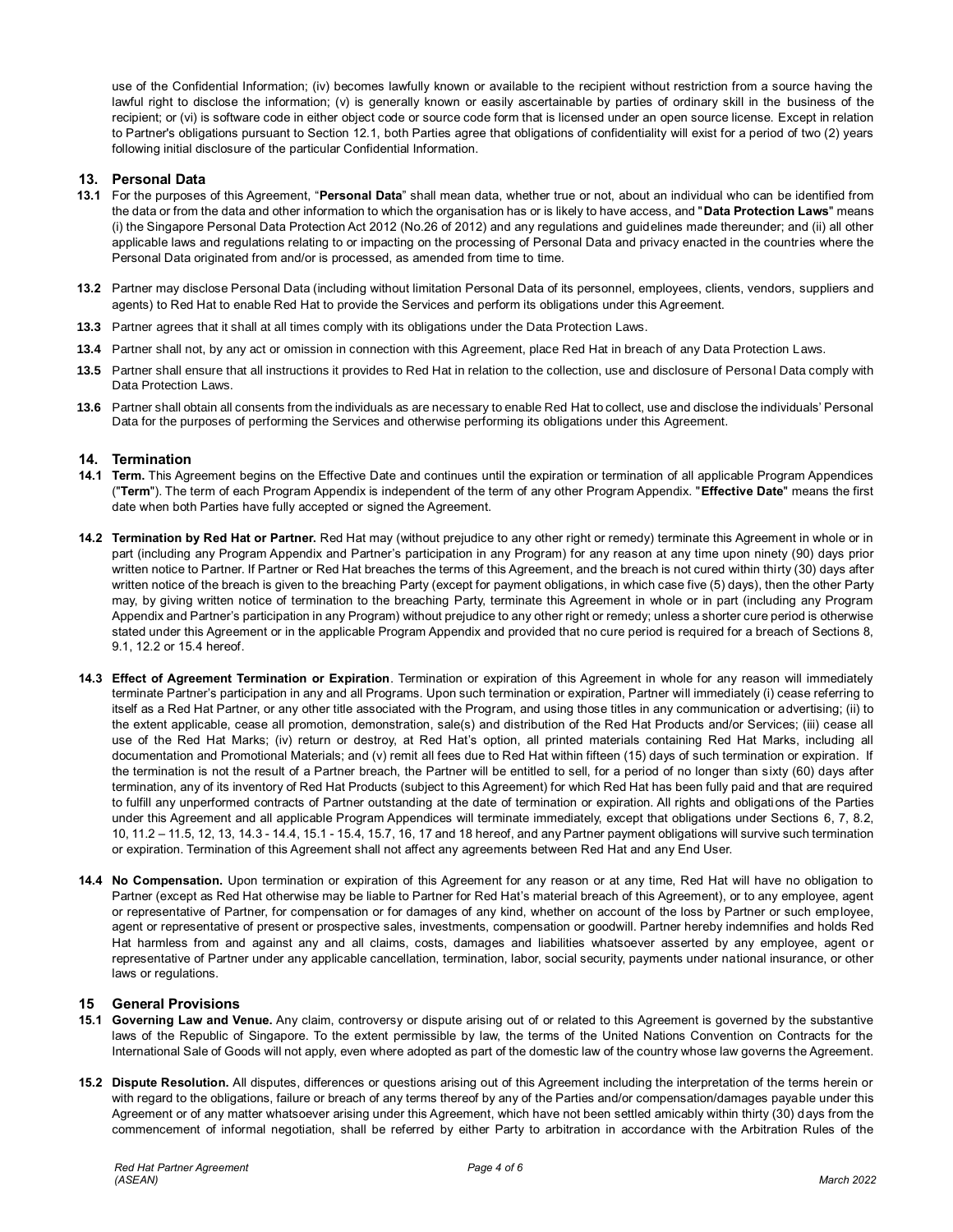Singapore International Arbitration Centre ("SIAC") as presently in force and the award made in pursuance thereof shall be binding on the Parties. The seat of Arbitration shall be Singapore. The proceedings of arbitration shall be conducted in English. The arbitral tribunal shall consist of one (1) arbitrator to be appointed by the mutual agreement of the Parties, failing which the appointment shall be made by the president of the SIAC. The decision or award so given by the arbitrators shall be final and binding on the Parties hereto. Any Party may at any time without regard to any notice periods required by the provisions hereof, and as often as is necessary or appropriate, seek interlocutory, provisional or interim relief or remedies from any court of competent jurisdiction (including, without limitation, to the extent available under applicable law, a temporary restraining order or preliminary injunction).

**15.3 Notices.** All notices, consents, waivers and other communications required or permitted by this Agreement must be in English, in writing, and will be deemed given when (a) delivered to the appropriate address by hand or by nationally recognized overnight courier service (costs prepaid); (b) sent by facsimile or e-mail with written confirmation of transmission by the transmitting equipment delivered promptly thereafter; or (c) received by the addressee, if sent by certified mail, return receipt requested, in each case to the following addresses, facsimile numbers or e-mail addresses and marked to the attention of the person (by name or title) designated hereafter (or to such other address, facsimile number, e-mail address or person as a party hereto may designate by notice to the other parties hereto): For Partner: the most current address/fax number indicated on the Application or at such other address as may be communicated by Partner to Red Hat in writ ing; For Red Hat: Head of Legal Asia Pacific Region, 8 Shenton Way, #11-00, Singapore 068811; Facsimile: +65-6490-4201.

### **15.4 Compliance with Law and Export Controls**

- **15.4.1**As between Red Hat and Partner, Partner (a) understands that countries, including the U.S., may restrict the import, use, export, re-export or transfer of encryption products and other controlled materials (which may include Red Hat Products, Services or related technical information) ("**Controlled Materials**"); (b) will be solely responsible for compliance with any such import, use, export, re-export or transfer restrictions in connection with Partner's use, sale and/or distribution of Controlled Materials; and (c) will be the importer and exporter of record of the Controlled Materials that Partner uses, sells and/or distributes, and is responsible for all associated obligations, including but not limited to, paying all import duties and tariffs, and obtaining any required regulatory approvals, registrations, and export and import **licenses**
- **15.4.2** Partner acknowledges that Red Hat may be prohibited from providing Controlled Material(s) if Red Hat has knowledge or reason to believe that a violation of the applicable law will or has occurred.
- **15.4.3** As required by U.S. law, Partner represents and warrants that it: (a) understands that certain of the Controlled Materials are of U.S. origin and subject to export controls under the U.S. Export Administration Regulations (the "**EAR**"); (b) is not located in (or owned or controlled by any person or entity located in) any country listed in Country Group E:1 in Supplement No. 1 to part 740 of the EAR or by any person or entity listed on the U.S. Department of Treasury Office of Foreign Assets Control ("OFAC") list of Specially Designated Nationals and Blocked Persons ("SDNs") (and is not 50% or more owned or controlled by any one or more persons or entities identified on the SDN list); (c) will not export, re-export or transfer the Controlled Materials to (1) any prohibited destination, (2) anyone who has been prohibited from participating in U.S. export transactions by any federal agency of the U.S. government or (3) any end user who Partner knows or has reason to know will use them in the design, development or production of nuclear, chemical or biological weapons, or rocket systems, space launch vehicles, or sounding rockets, or unmanned air vehicle systems or any other prohibited use under the EAR; and (d) understands and agrees that if it is in the United States and exports, re-exports or transfers the Controlled Materials to eligible end users, it will, to the extent required by EAR Section 740.17(e), submit semi-annual reports to the U.S. Commerce Department's Bureau of Industry and Security, that include the name and address (including country) of each transferee.
- **15.4.4** Partner and its Affiliates and any other persons performing any activities related to this Agreement, will comply with all applicable laws and regulations including all applicable anti-corruption laws and regulations, such as the U.S. Foreign Corrupt Practices Act and the U.K. Bribery Act (collectively, the "**Anti-Corruption Laws**"), and will not engage in conduct that would cause Red Hat to violate any law or regulation including the Anti-Corruption Laws. None of Partner or its Affiliates, or any other persons performing activities related to this Agreement shall, directly or indirectly, offer, pay, promise to pay, or authorize the payment of anything of value to any government or public official to influence that government or public official in his or her official capacity, in order to retain or obtain business for Partner or Red Hat, or to secure any improper advantage for Partner or Red Hat. For purposes of this Agreement, government or public official includes employees and officers of a government agency, department or instrumentality, as well as the employees or officers of government-owned or government-controlled companies, public international organizations, political parties and candidates for political office. None of Partner or its Affiliates, or any other persons performing activities related to this Agreement shall, directly or indirectly, offer, promise or give a financial or other advantage to any person in order to induce the recipient to improperly perform any relevant function or activity, or to reward the recipient for the improper performance of any relevant function or activity, nor shall they solicit or accept a financial or other advantage from any person in exchange for the improper performance of any relevant function or activity. Partner will not submit any falsified documents or records to Red Hat. Partner will not permit its resellers or partners or any other third-party business partners (collectively, "**Supply Chain Entities**") acting on behalf of Partner in connection with the services performed under this Agreement to do anything that would violate or cause Red Hat to violate any law or regulation including the Anti-Corruption Laws. If Red Hat believes that Partner or any Supply Chain Entity has breached or may breach any of the provisions of this Section or a notice is provided pursuant to this Section, Red Hat may terminate the Agreement or suspend its performance without any liability to Partner.
- **15.4.5** Partner will not engage in any activity that is prohibited under the Anti-boycotting Act (50 USCA 2407) and the Restrictive Trade Practices or Boycotts Regulations of the EAR (set forth in 15 CFR Part 760) and shall comply with any applicable reporting requirements thereunder.
- **15.5 No Assignment.** This Agreement is only assignable by Partner with Red Hat's prior written consent. Any assignment made by Partner without Red Hat's prior written consent will be void and Red Hat will not be required to recognize the assignment. Red Hat may assign any or all of its rights and delegate or novate any or all of its obligations hereunder without the prior approval of Partner. At the request of Red